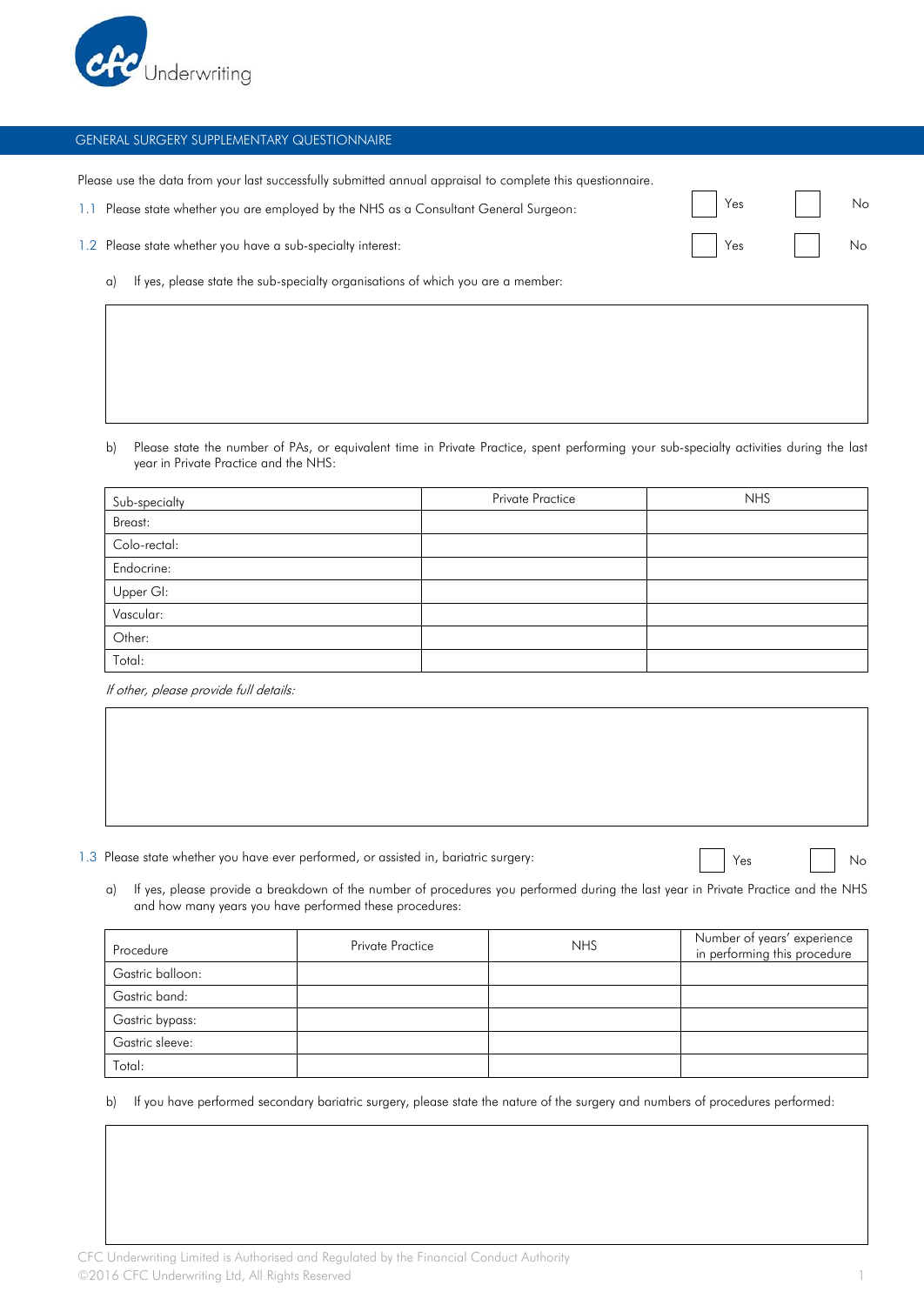

c) If you no longer perform, or assist in, bariatric surgery please state the date of the last procedure your preformed in Private Practice:

1.4 Please provide a full breakdown of the number of surgical procedures you performed during the last year in Private Practice and the NHS:

| Area of surgery                      | Private Practice | <b>NHS</b> |
|--------------------------------------|------------------|------------|
| Aortic aneurysm                      |                  |            |
| Breast surgery:                      |                  |            |
| Reconstructive:                      |                  |            |
| Cosmetic:                            |                  |            |
| <b>Bypass surgery</b>                |                  |            |
| Carotid endarterectomy               |                  |            |
| Cholecystectomy:                     |                  |            |
| Open:                                |                  |            |
| Laparoscopic:                        |                  |            |
| Colectomy:                           |                  |            |
| Open:                                |                  |            |
| Laparoscopic:                        |                  |            |
| Endoscopy:                           |                  |            |
| Upper GI:                            |                  |            |
| Lower GI:                            |                  |            |
| Gastrectomy:                         |                  |            |
| Haemorrhoids:                        |                  |            |
| Surgical:                            |                  |            |
| Other (e.g. banding):                |                  |            |
| Hernia repairs:                      |                  |            |
| Open:                                |                  |            |
| Laparoscopic:                        |                  |            |
| Liver surgery                        |                  |            |
| Lumps and bumps removal              |                  |            |
| Oesophagectomy                       |                  |            |
| Other colo-rectal                    |                  |            |
| Other endocrine                      |                  |            |
| Other upper GI (excluding bariatric) |                  |            |
| Thyroid/parathyroid                  |                  |            |
| Varicose vein surgery                |                  |            |
| Other:                               |                  |            |
| Total:                               |                  |            |

If other, please provide full details: